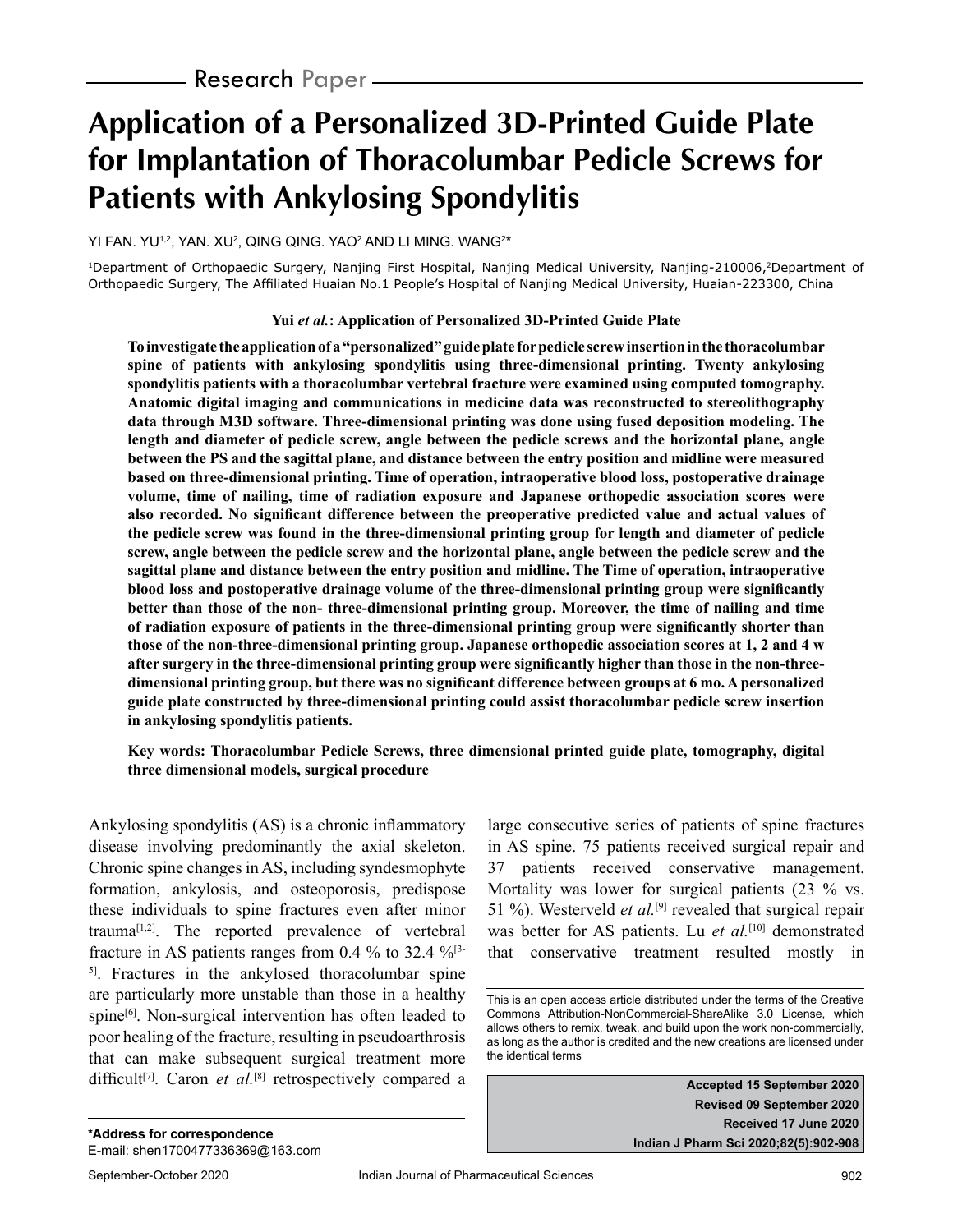pseudarthrosis and progressive neurologic deficit while surgical repair could achieve better fusion and improve neurologic symptoms in 25 AS patients with thoracolumbar fractures.

In recent years, there have been rapid advances in application of "digital medicine" and three-dimensional (3D) printing technology in orthopedic surgery. Using 3D printing can enable accurate re-construction of a complex anatomic structure for better preoperative  $planning<sup>[11,12]</sup>$ . Here, we describe clinical application of a 3D-printed-assisted posterior-segment pedicle screw (PS) system for the treatment of thoracolumbar vertebral fractures in patients with AS.

# **MATERIALS AND METHODS**

# **Patient grouping:**

Between 1 January 2015 and 31 December 2017, 42 patients (18 men and 24 women), mean age 58.7 (range, 52–66) with a thoracolumbar vertebral fracture with AS were treated at the Nanjing First Hospital of Nanjing Medical University (Nanjing, China). Fractures occurred at T12 (22 cases) or L1 (20 cases). 20 patients were treated in the 3D printing group (3DP group), and 22 patients in the non-3D printing group (non-3DP group).

# **Reconstruction of a digital 3D model and 3D printing:**

Anatomic data obtained by computed tomography (CT; 1.00 mm of volume thickness, matrix of 512×512; Sensation, Siemens, Munich, Germany)

were transferred to a planning workstation (M3D; MedGraphics, Shanghai, China) using a Digital Imaging and Communications in Medicine interface. A 3D model of thoracolumbar vertebrae was reconstructed on screen. The software allowed the surgeon to simulate PS placement preoperatively. The position direction of entry of PSs was determined on horizontal, sagittal and coronal CT slices of the vertebral body (fig. 1-3), respectively. After the correct position of PSs had been determined, a guide plate (GP) was manufactured to navigate the PSs into the vertebral body (fig. 4). Information on the GP model was stored as a stereolithography file and sent to a 3D printer. The printing procedure was repeated layer-by-layer until a complete 3D model had been generated. Simulated placement of PSs was also conducted on the model preoperatively.

# **Surgical procedure:**

Patients were placed prone on a padded spinal frame or operating table with chest rolls. After skin sterilization and draping, a midline skin incision centered over the spinous process at the level of the injury was made. Then, posterior elements were exposed at two levels above and two levels below the level of injury. The latter was confirmed with radiographs. Dissection was continued with electrocautery to the fascia, and widened to the tips of the transverse processes in the thoracic and lumbar spine.

In the 3D printing group (3DP group), thoracic and lumbar PSs were placed into vertebral pedicles by the GP manufactured preoperatively (fig. 5). In the



**Fig. 1: How the pedicle screw (PS) position was measured on horizontal CT slices, each of which were 1-mm apart (B-E), after the PS had been replaced in the vertebral body by software (A)**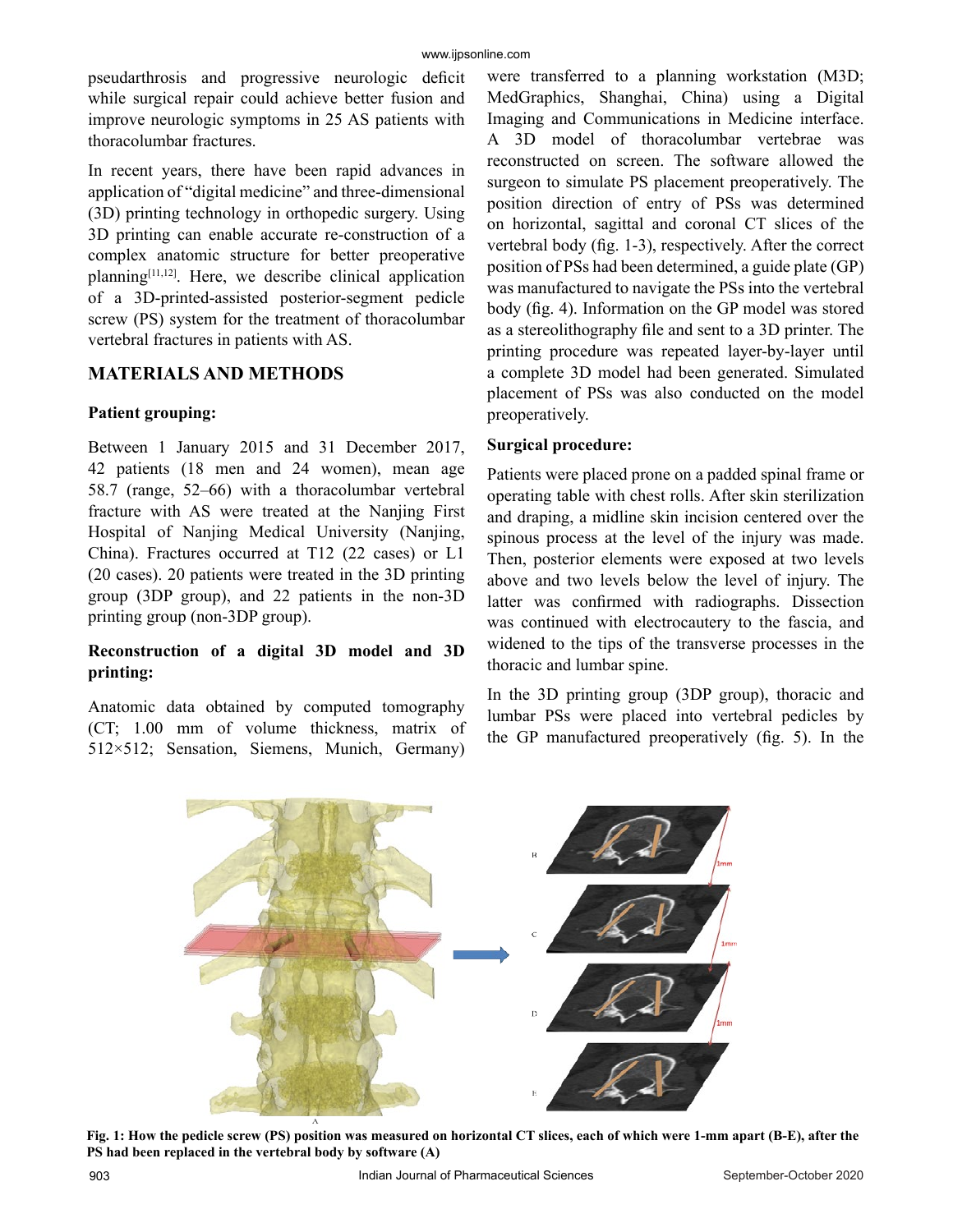

**Fig. 2: How the PS position was measured on sagittal CT slices, each of which were 1-mm apart (B–E), after the PS was replaced in the vertebral body by software (A)**



**Fig. 3: How the PS position was measured on coronal CT slices, each of which was 5-mm apart (B–F), after the PS was replaced in the vertebral body by software (A)**



**Fig. 4: Guide plate (GP) design. After determining the correct position of the PS on horizontal, sagittal and coronal CT slices, respectively, the GP was manufactured by the software**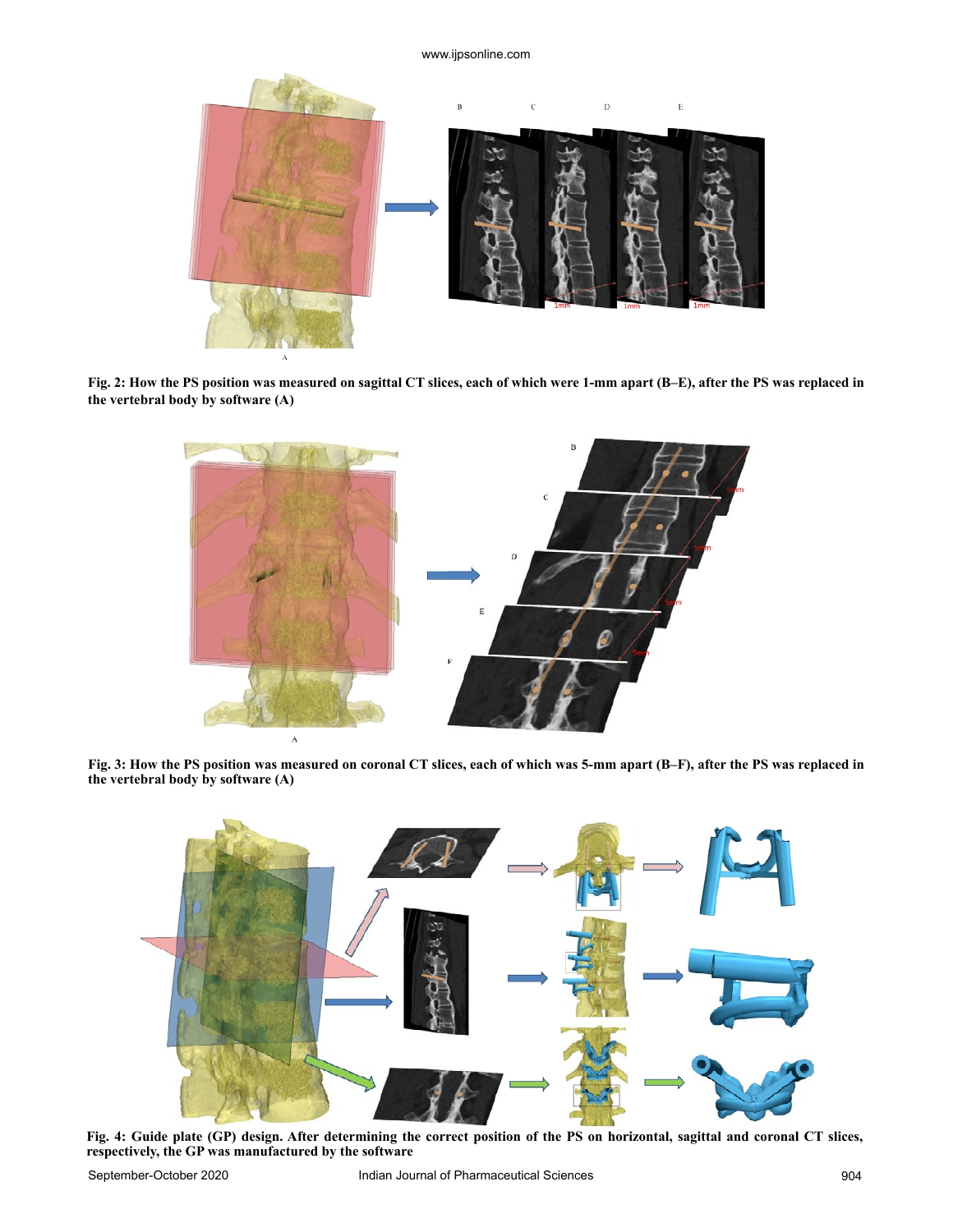non-3D printing group (non-3DP group), thoracic PSs were placed into vertebral pedicles by the Roy-Camille technique, and lumbar PSs were placed using the herringbone crest vertex method. Four segments of the vertebral body were fixed in all cases. Spinal columns were imaged to verify PS position after PS placement. Finally, the rod and crosslinks were placed. Morselized cancellous bone grafts were also harvested from the iliac crest if additional bones were needed. Neuro monitoring was used intra operatively. Finally, the incision was closed.

#### **Postoperative management:**

Postoperatively, a radiograph was obtained to verify PS position. All patients received antibiotic prophylaxis for 48 h. Patients were allowed bed rest for 4 w, and then allowed to ambulate with thoracolumbar braces for at least 3 mo depending on the follow-up radiographic evidence of fracture healing.

#### **Outcome measures:**

The theoretical parameters of PSs measured based on the re-constructed 3D model were the: length of PSs (LPS); diameter of PSs (DPS); angle between the PS and the horizontal plane (APSHP); angle between the PS and the sagittal plane (APSSP); distance between the entry position and midline (DEPM) (fig. 6). These parameters were compared with the actual values during surgery (Table 1). The time of operation (TO), intraoperative blood loss (IBL), postoperative drainage volume (PDV), time of nailing (TN), time of radiation exposure (TRE) and Japanese Orthopedic Association



**Fig. 5: Measurement of PS parameters. The parameters of PS were measured according to the 3DP model. These were the: length of PSs (LPS), diameter of PSs (DPS), the angle between the PS and the sagittal plane (APSSP), distance between the entry position and midline (DEPM) (A), and the angle between the PS and the horizontal plane (APSHP) (B)**



**Fig. 6: Surgical procedure. In the 3DP group, thoracic and lumbar PSs were placed into vertebral pedicles with the aid of the GP (A–D). Three days after surgery, radiography showed satisfactory reduction of fractures with correct positioning of the internal fixation (E–F)**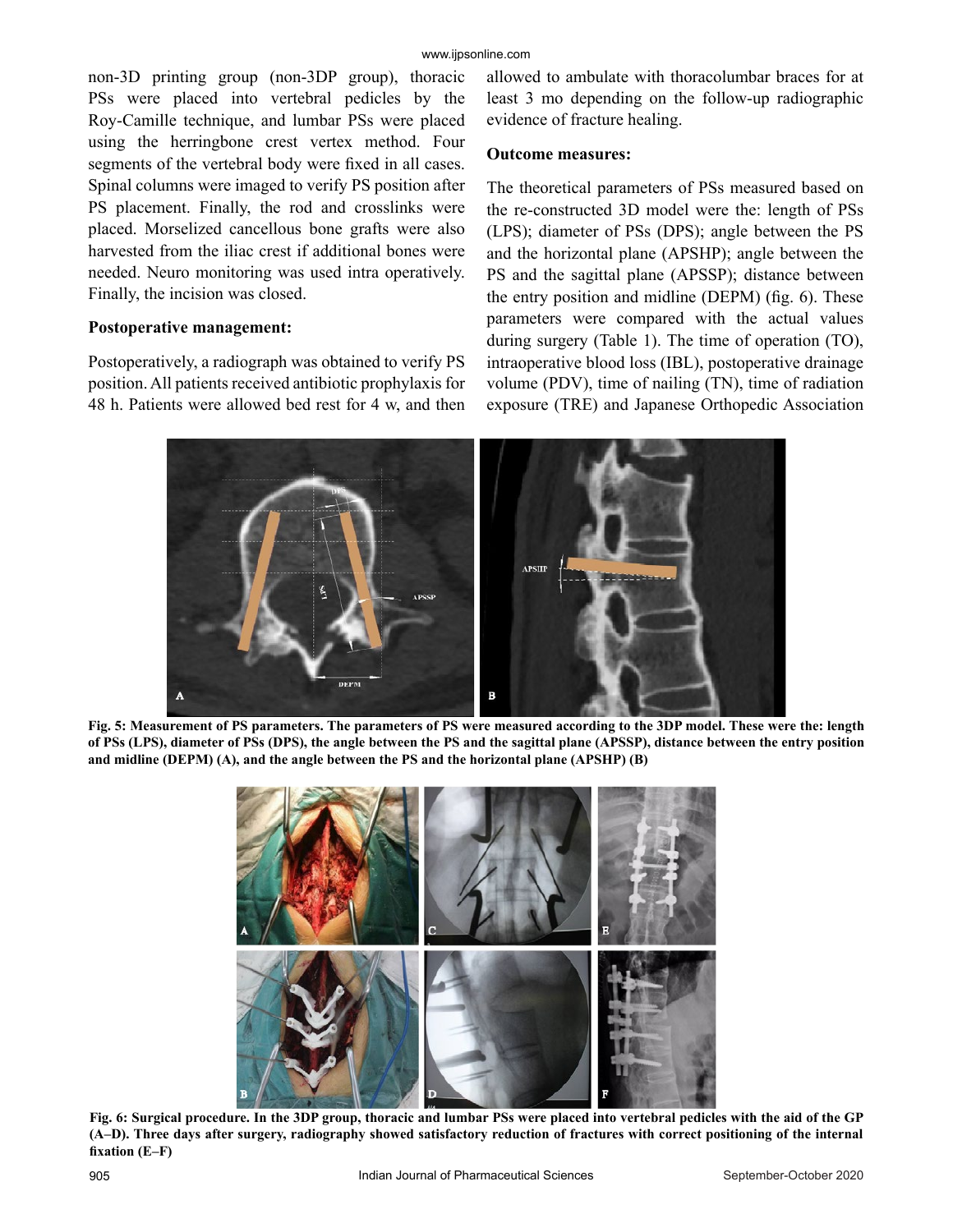(JOA) scores after surgery were recorded and compared with the corresponding values in patients undergoing the conventional (non-3D printing) procedure at our hospital (Table 2 and 3). Patients were reviewed clinically and imaged 3 days after surgery and followed up for 6 mo.

### **Statistical analyses:**

Data are the mean±standard deviation. The Student's t-test was used to compare data. Comparison of variables between groups was done using the independent sample t-test. p<0.5 was considered significant. SPSS v13.0 (IBM, Armonk, NY, USA) was used for statistical analyses.

# **RESULTS AND DISCUSSION**

For the predictive parameter values of PSs (LPS, DPS, APSHP, APSSP, DEPM) before surgery, there was no significant difference compared with the actual values intraoperatively (p>0.05) (Table 1).

The TO, IBL and PDV of the 3DP group were better than those of the non-3DP group ( $p<0.05$ ). The TN and TRE of patients in the 3DP group were shorter than those in the non-3DP group  $(p<0.05)$  (Table 2). The JOA scores in the 3DP group 1, 2, and 4 w after surgery were superior to those in the non-3DP group  $(p<0.05)$ . However, there was no significant difference after 6 mo (p>0.05) (Table 3).

The overall prevalence of AS has been estimated to be between 0.1 % and 1.4 % $^{[13]}$ . AS changes the biomechanical properties of the spine<sup>[14]</sup> through ligamentous ossifications, vertebral joints fusion, osteoporosis and kyphosis. These changes can cause spine more susceptible to fractures. These fractures occur in areas of stress, such as thoracolumbar vertebrae<sup>[15]</sup>. Surgical management has become better treatment of these fractures. Hu and colleagues $[16]$ demonstrated that a posterior-segment PS system for treatment of AS patients with thoracolumbar fractures can elicit favorable clinical results with strong internal fixation and fracture healing. However, finding the position and direction of PSs intra operatively is difficult due to spinal fusion and facet-joint deformity.

At present, the commonly used manual nailing method (e.g., herringbone nail insertion, transverse process) is based on the posterior anatomy of the vertebral body to find the bony mark, and then determination of the entry position. However, the bony marks can be ambiguous due to extensive ossification of the lamina,

facet joints and surrounding tissues in patients with AS. Moreover, it is difficult to find the insertion position of PSs intra operatively, which increases the difficulty of surgery considerably. The accuracy of manual insertion of PSs is not high, and penetration of PSs is easily done. Intra operatively, it is often necessary to fully reveal the lateral edge of the lamina and root of the transverse process, and the joint protrusion is "bitten off" part of the bone to find the remaining small joint space, which increases surgical trauma. Intraoperative C-arm fluoroscopy is required to ascertain if PSs have been selected correctly, which increases the radiation exposure to the patient and surgeon.

Development of 3D printing technology has allowed surgeons (after observation of the anatomic structure of fractures preoperatively) to plan how to place PSs faster and more accurately. Lu *et al.* used 3D technology to navigate 22 PSs in six patients<sup>[17]</sup>. Outcomes showed no

**TABLE 1: COMPARISON OF THE PARAMETERS OF PSS IN THE 3DP GROUP (p>0.05 FOR ALL)**

|                                                              | <b>Theoretical</b><br>value       | Actual<br>value  |
|--------------------------------------------------------------|-----------------------------------|------------------|
| Diameter of pedicle screws<br>(mm)                           | $6.32 \pm 0.24$                   | $6.28 \pm 0.25$  |
| Length of pedicle screws (mm)                                | $43.25 \pm 2.39$                  | $42.75 \pm 2.49$ |
| Angle between pedicle screws<br>and the horizontal plane (°) | $5.79 \pm 0.15$                   | $5.80{\pm}0.16$  |
| Angle between pedicle screws<br>and the sagittal plane $(°)$ | $11.42 \pm 0.16$ $11.40 \pm 0.18$ |                  |
| Distance between the entry<br>position and midline (mm)      | $26.16 \pm 0.25$ $26.08 \pm 0.22$ |                  |

**TABLE 2: COMPARISON OF SURGICAL CONDITIONS BETWEEN THE 3DP GROUP AND NON-3DP GROUP (p<0.05 FOR ALL)**

|                                       | 3DP group<br>$(n=20)$ | Non-3DP group<br>$(n=22)$ |
|---------------------------------------|-----------------------|---------------------------|
| Time of operation (min)               | $131.25 \pm 7.56$     | 152.04±5.57               |
| Intraoperative blood loss<br>(mL)     | $224.50 \pm 14.99$    | $306.82 \pm 17.68$        |
| Postoperative drainage<br>volume (mL) | 249.50±19.61          | 330.90±32.88              |
| Time of nailing (min)                 | $6.02 \pm 0.34$       | $7.12 \pm 0.53$           |
| Time of radiation<br>exposure (min)   | $2.16 \pm 0.38$       | $3.10{\pm}0.30$           |

#### **TABLE 3: JOA SCORES AT POSTOPERATIVE FOLLOW-UP IN THE 3DP GROUP AND NON-3DP GROUP (p<0.05 FOR ALL)**

| JOA score          | 3DP group        | Non-3DP group    |
|--------------------|------------------|------------------|
|                    | $(n=20)$         | $(n=22)$         |
| 1 w after surgery  | $20.25 \pm 1.44$ | $18.45 \pm 1.67$ |
| 2 w after surgery  | $20.65 \pm 1.28$ | $18.54 \pm 1.59$ |
| 4 w after surgery  | $21.45 \pm 1.24$ | $19.05 \pm 1.55$ |
| 6 mo after surgery | $22.55 \pm 1.12$ | $22.23 \pm 1.50$ |
|                    |                  |                  |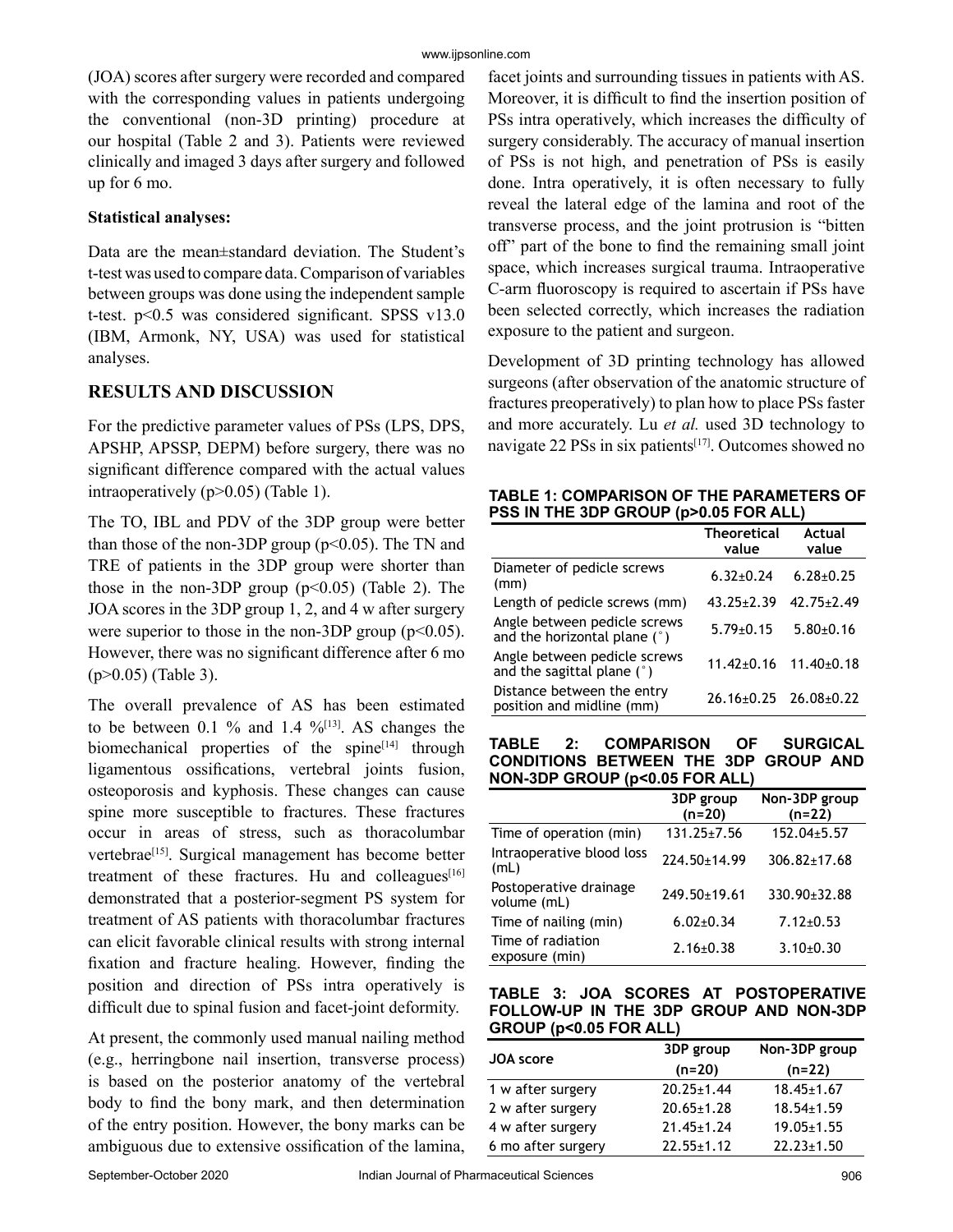dislocation on CT, significantly shortened the operation time, and reduced radiation exposure. Mere *et al.* used guided navigation and a manual method, respectively, to place 54 PSs in 20 patients<sup>[18]</sup>. The prevalence of perforation and migration of PSs were decreased significantly in the navigation group. Zhang *et al.* completed seven cases of complicated lumbar surgery using guided navigation<sup>[19]</sup>. Their results showed no complications of the spinal cord, nerves, or vascular injury in any patient. Also, intraoperative findings were exactly the same as the preoperative 3D reconstruction model and measurement results. Postoperative radiography and CT showed good positioning of PSs.

In the present study, 64-slice spiral CT of the thoracolumbar spine was undertaken before surgery to obtain anatomic data. Combined with computerbased analyses, the appropriate position and direction of entry of PSs were selected on the three levels of the vertebral body (coronal, sagittal and horizontal). After determination of the correct position of PSs, a "personalized" GP for PSs was fabricated layer-bylayer by the fused deposition technique. PS fixation was assisted by intraoperative use of a 3D-printed GP. Results showed no significant difference between preoperative theoretical values and actual intraoperative values for LPS, DPS, APSHP, APSSP or DEPM, suggesting that the personalized GP made with 3D printing technology had high precision. Selection of the insertion position and direction of PSs were accurate, and a good surgical effect was obtained.

Compared with computer-navigation technology, the personalized 3D-printed GP was designed for positioning the guide hole for a single vertebral body. Unlike conventional computer navigation, the GP design did not exceed the interval of a single vertebral body, and the position was not changed intraoperatively or affected by adjacent vertebral bodies. Hence, the accuracy of PS positioning by conventional computer navigation would be affected accordingly. Unlike computer-navigation technology, the prepared GP does not need to be registered, which avoids the change of accuracy caused by manual registration. Only anterior and lateral radiation is needed after PS insertion, which greatly reduces radiation exposure for medical staff and patients during surgery.

The personalized 3D-printed GP was designed for singledirection holes in vertebral bodies, including articular processes, lamina and partial spinous processes. It had an effective matching area with vertebral bone and high accuracy of PS insertion. Simultaneously, GP application provided greater flexibility, and its attachment was not tight because of the unevenness of some lamina due to bone hyperplasia or osteophyte formation. We believe that 3D-printed GPs can be applied for patients with structural changes/deformity in bone or with difficult anatomic landmarks. Through the design of a personalized GP, PSs can be inserted accurately and rapidly, thereby reducing the risk of injury to blood vessels, nerves, and cervical spine. Simultaneously, the surgical procedure is uncomplicated, the operation time is short, and excessive exposure to radiation can be avoided.

The present study revealed three main limitations of our system for treatment of patients with a thoracolumbar vertebral fracture with AS. First, this technology can help indicate the anatomic structure of a vertebral body, select the size of PSs, and design the GP for PS implantation. However, 3D printing cannot produce an accurate GP for patients with a severe spinal deformity and anatomic abnormality with metallic artifacts of CT, which rely mainly on the experience of the surgeon and intraoperative C-arm fluoroscopy. Second, the acquisition and processing of data for 3D printing takes considerable time, which may limit its use for emergency surgery. If the surgical procedure is changed, the design cannot be used. Third, the need for specialized computer software and hardware as well as specially trained personnel would increase the cost of this system. Nevertheless, these problems could be solved as 3D-printing technology develops.

Use of a 3D-printing methods for PS insertion for treatment of thoracolumbar vertebral fractures in patients with AS enabled reasonable preoperative planning and better intraoperative orientation of atrisk structures. This strategy improved the efficacy and accuracy of the surgical procedure and outcomes.

# **Acknowledgements:**

This study was supported by the National Natural Science Foundation of China (81601612, 81771985) and Key Medical Subjects of Jiangsu Province (BE 2015613, BE 2016763).

# **Conflict of interests:**

The authors declared no conflict of interest.

# **REFERENCES**

1. Reinhold M, Knop C, Kneitz C, Disch A. Spine Fractures in Ankylosing Diseases: Recommendations of the Spine Section of the German Society for Orthopaedics and Trauma (DGOU). Global Spine J 2018;8(2):56S-68S.